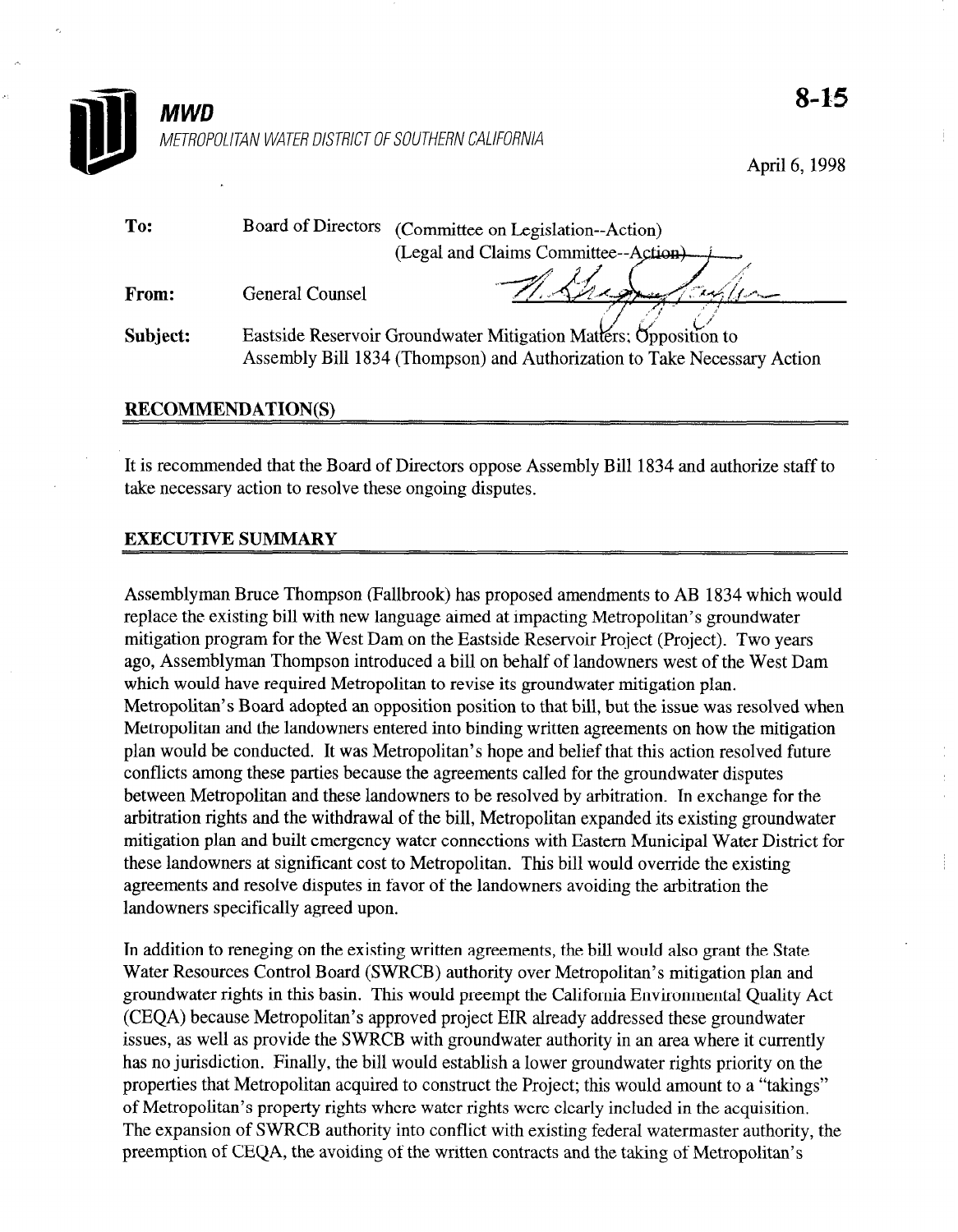property rights create a precedent with far reaching impacts on Metropolitan and government projects throughout the state.

Means for the orderly resolving of these groundwater disputes already exist without the need for legislation. The agreements between Metropolitan and the property owners call for arbitration to resolve disputes which either Metropolitan or the agreement parties could initiate with regards to certain issues. A more comprehensive resolution could be achieved by adjudication of the groundwater rights in this basin which either Metropolitan or the property owners could initiate. In addition to adopting an opposition position to AB 1834, staff requests authorization to pursue a resolution of these disputes.

## DETAILED REPORT

AB 1834, as amended by Assemblyman Thompson, will have significant adverse effects. The bill is unnecessary because Metropolitan has already undertaken a mitigation plan to remedy groundwater impacts caused by the Project. In compliance with CEQA, Metropolitan adopted a mitigation plan to remedy any impacts on groundwater resources caused by the Project. This plan includes injecting water into the groundwater basin immediately downstream of the Project's West Dam to replace any lost groundwater recharge from the Project area. Monitoring wells have been installed between the Project construction area and the downstream groundwater wells have been instance between the 1 roject construction area and the dwinstream groundwa users to ensure that groundwater revers are not arrected by the Froject. These wens show that groundwater levels have remained steady in the area immediately downstream of the Project, and have not been affected by the Project.

The bill also interferes with existing contractual agreements between Metropolitan and the potential and methods with existing contractual agreements between Metropolitan and the potentially affected property owners. In 1996, Assemblyman Thompson introduced a similar bill (AB 2332) to require Metropolitan to undertake specific mitigation measures. The Assemblyman agreed to withdraw the bill in exchange for Metropolitan's agreement to enter into contracts with each of the potentially affected property owners. Those contracts have been entered into and each contract includes a dispute resolution procedure calling for arbitration.

Each of the downstream owners who entered into agreements with Metropolitan are also users of groundwater. Their use affects the groundwater basin, and historic records show that they overdrafted the basin for many years prior to the Project construction. Any disputes over responsibility for changes in groundwater levels should be resolved in the manner contractually agreed upon by the parties, and not imposed by legislation.

The bill interferes with the jurisdiction of the federal court, and its appointed watermaster, over the surface waters within the Santa Margarita River watershed. The United States District Court for the Southern District of California retains jurisdiction over surface waters in the Project area which is within the Warm Springs Creek Sub-Watershed of the Santa Margarita River system. (United States of America v. Fallbrook Public Utility District, U. S. District Court Case No. 1247-SD-T.) The court has approved a Memorandum of Understanding between Metropolitan and the principal water users in the Santa Margarita River system requiring operation of the reservoir to preserve the amount of surface water received by downstream users. Sections 561 and  $562(b)(3)$  and (c) of the bill would place the issue of surface water releases under the jurisdiction of the SWRCB, creating a conflict with the District Court. The bill would require Metropolitan to fund the SWRCB's activities in this area.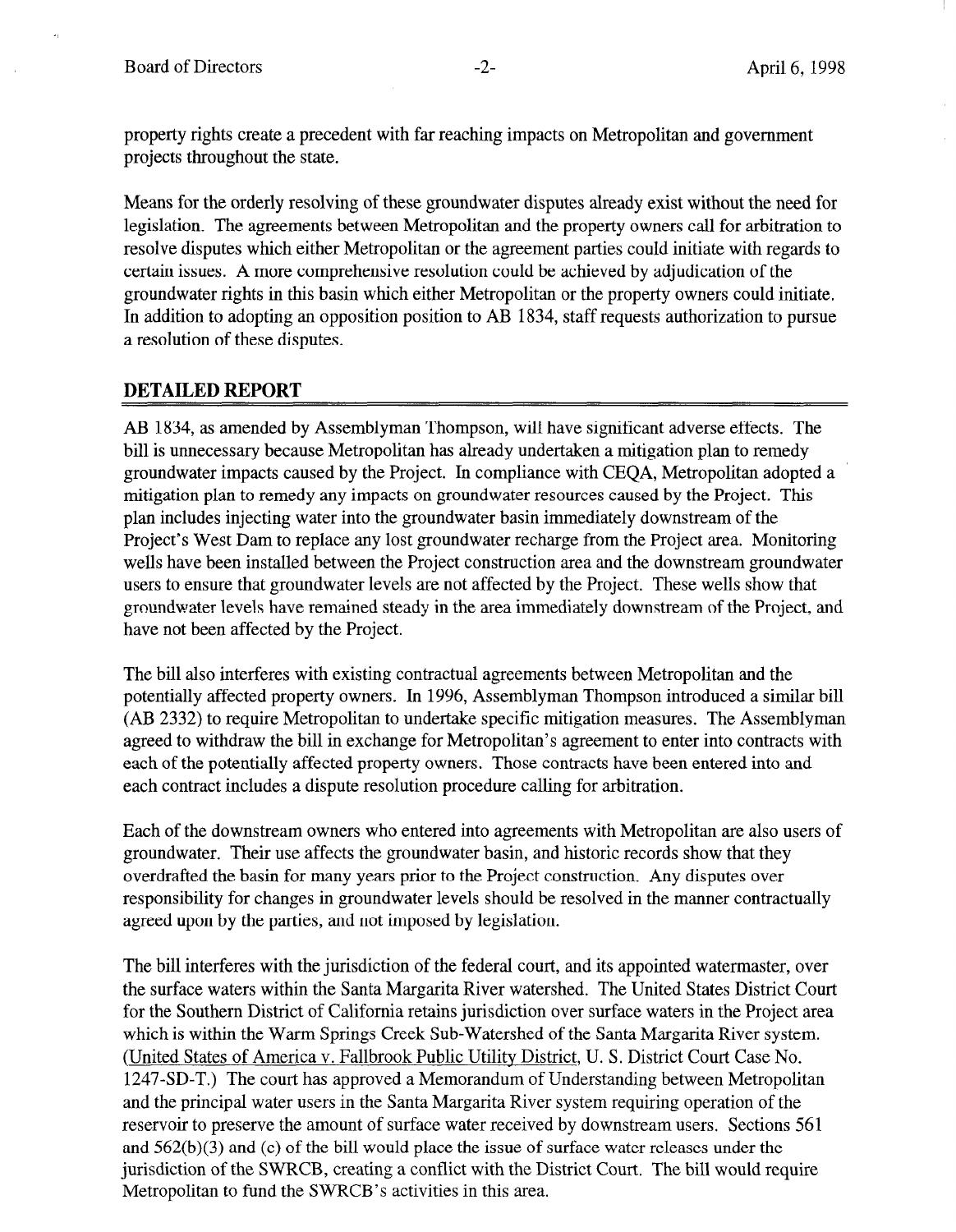The bill contains several undefined terms and open-ended requirements that subject Metropolitan to great public expense without justification. Metropolitan would be required to determine the recharge necessary to supply well owners' current and future water demands within the groundwater basin (Section 562(b)(2) and 563(a)(1)(C)). However, the boundaries of the basin are not defined, and the future water demands of other users cannot be determined by Metropolitan without their participation or cooperation. Metropolitan would have to report on the "estimated allocation of the average annual precipitation" as determined by the Legislature, but with no control over the usage by others, or means to obtain that information (Section 562(a)). Furthermore, the bill does not condition Metropolitan's mitigation requirements on any finding that the Project has adversely impacted the allocation of available water. The mitigation is triggered by a specific groundwater level without any necessity of a determination that failure to reach that level is caused by the Project rather than the well owners' excessive pumping. Because the bill predetermines that Metropolitan is at fault, the ongoing reporting and monitoring serves no real purpose.

The bill contains no restrictions on the use of groundwater, or the required "substitute" water to be provided by Metropolitan to the benefited well owners. There is nothing in the legislation which restricts the private owners from exporting the groundwater in amounts causing the levels to drop to the extent that Metropolitan must provide additional free water for their own use or re-sale. In fact, the bill anticipates that the well owners will establish some type of water use business by requiring Metropolitan to provide water to cover "future water demands" rather than protecting the owners' existing water consumption (Section  $563(a)(1)(C)$ ).

The bill also amounts to a "taking" of Metropolitan's water rights. In purchasing the fee interest The off also amounts to a taking of Netropolitan s water rights. In purchasing the recent in the lands acquired for the Project, Metropolitan also paid for and acquired the water rights appurtenant to those lands. The bill would prohibit Metropolitan from using those water rights without a permit from the SWRCB, and prevent any permit from being issued without meeting legislatively established mitigation standards. Since those standards do not take into account the groundwater impacts of the private well owners, Metropolitan would be required to forego its water rights to remedy impacts created by other parties. The bill also provides that Metropolitan's water rights have lower priority than the private owners current and <u>future</u> water uses. These provisions constitute an uncompensated taking of Metropolitan's water rights.

By requiring that Metropolitan subordinate its uses of "local water" to the uses of private owners, the bill transfers valuable property rights to the private owners without any consideration. The bill's mitigation requirements are not based on any showing of Project impacts, but require Metropolitan to provide free water whenever specified groundwater levels are not met (Section  $563(a)(6)$ ). This requirement applies regardless of how much precipitation falls in the basin or how much water is removed and used by the private owners.

The value of these water rights is reflected in the evidence presented in an eminent domain action brought by Metropolitan to acquire land from the Domenigoni family. The Domenigonis originally owned about 3,100 acres of land, of which Metropolitan sought to acquire 510 acres. The Domenigoni family presented evidence that the water on the property being acquired had a value of \$12.5 million. (Metropolitan Water District v. Francis Domenigoni, et al., Riverside County Superior Court Case No. 229049.) The jury awarded the full amount sought by the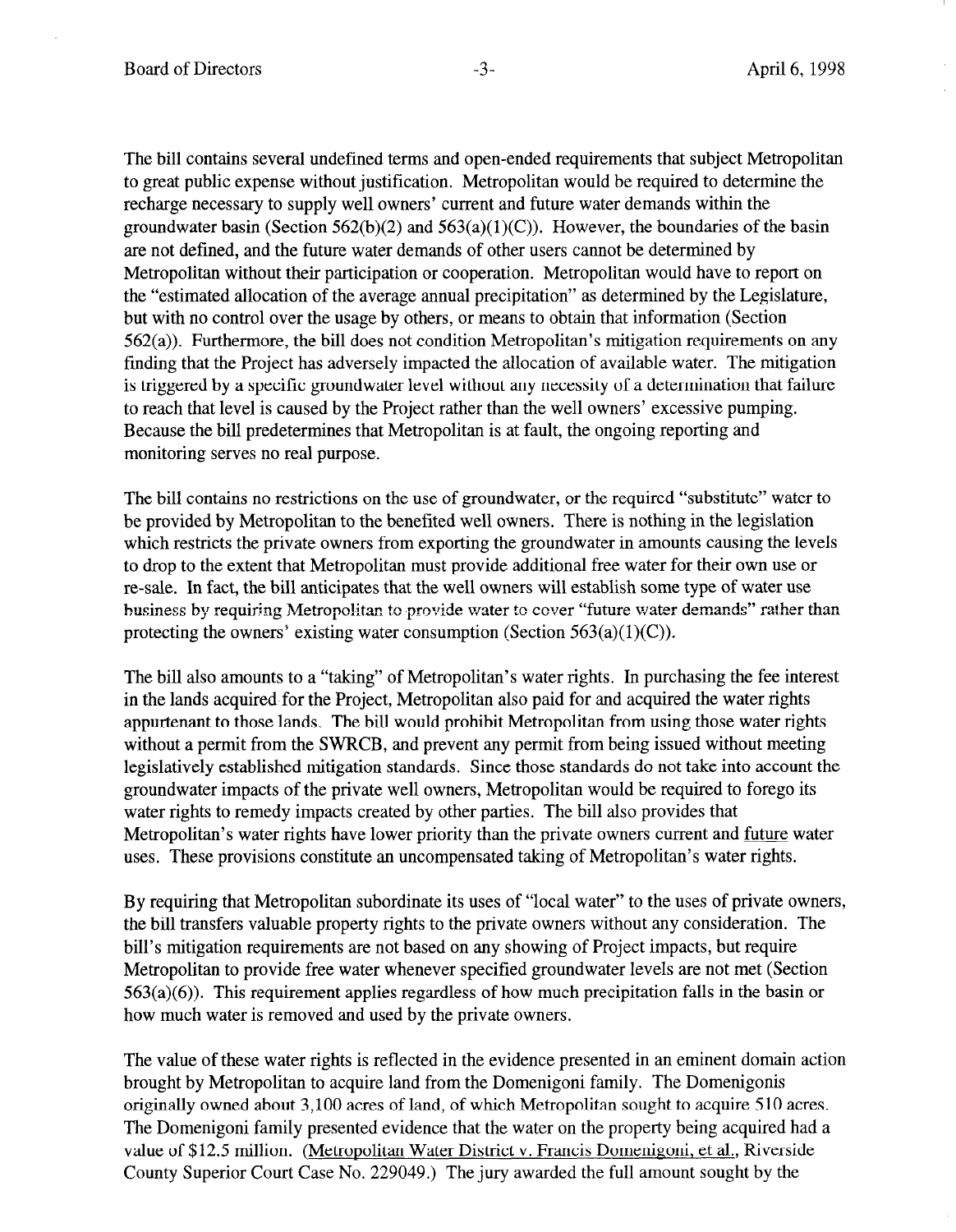Domenigonis, including the value of the water. The case was settled on appeal, but no reservation of the water rights was agreed upon. Therefore, Metropolitan paid a substantial sum for the groundwater rights on the acquired property. The Domenigoni family continues to own lands adjacent to the Project, and are among the private well owners as defined in Section  $560(g)$ of the bill. The provisions of the bill would allow the Domenigonis to pump groundwater without restriction on their remainder property, and require Metropolitan to limit its use to allow such pumping as well as provide additional free water. This constitutes a gift of public funds to the Domenigoni family of water rights in the basin for which they have already been paid a substantial sum.

Conclusion. It is recommended that the Board adopt a position opposing AB 1834 and authorize staff to take necessary action to resolve these ongoing groundwater disputes for the reasons stated above.

JK:gm #9785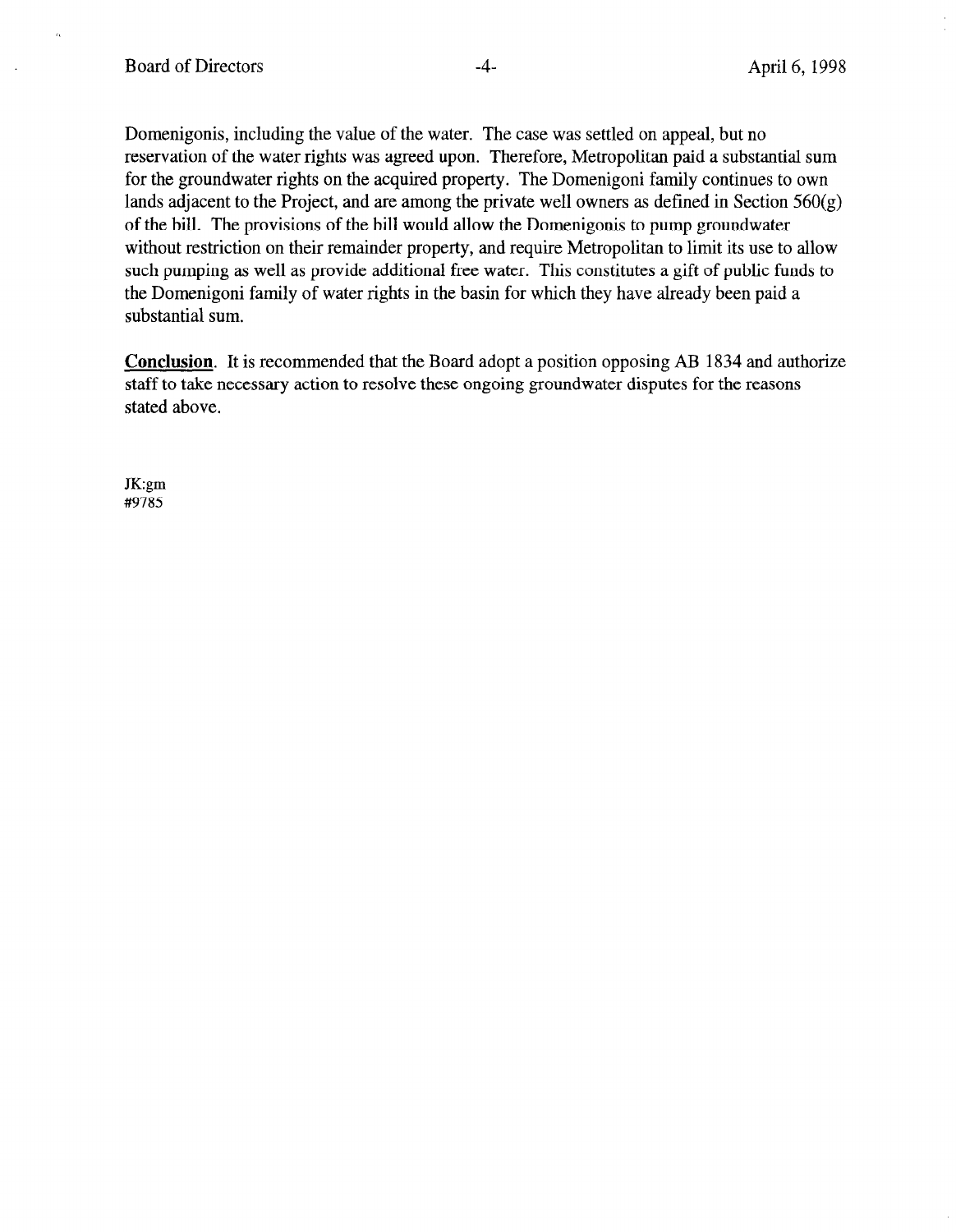THE PROPLE OF THE STATE OF CALLFORNIA DO EMACT AS POLLOWS:

SECTION 1. Part 9 (commencing with Section 540) is. added to the Metropolitan Water District Act (Chapter 209 of the Statutes of 1969), to read:

**PART 9. GROUNDNATER** 

## CHAPTER 1. EASTSIDE RESERVOTE PROJECT

560. Unless the context otherwise requires, the following definitions gevern the construction of this chamier:

(a) "Control wells" means those existing menitering wells in the Domenigoni Basin identified by the district as Wells WM-A through WM-F.

"District" means the Matrepolitan Water Bistrict  $\left( \mathbf{b} \right)$ of Southern California.

(c) "Eastside Reservoir Project" or "project" means the district's Eastsids Reservoir Project located in the Domenigeni Vallay of Riverside County, including all dams and other related facilities.

(d) "Local agency" means the Eastern Municipal Water District in Riverside County,

(e) "Local water" means all water within the houndary of the Eastside Reservoir Project, excluding water imperies to the project from other Watersheds by the Metropolitan Water

*ana. 2021 / 127 mil* 

 $\overline{\mathbf{z}}$ 

**S/SA/90, (Arithm)** 

 $P.3/11$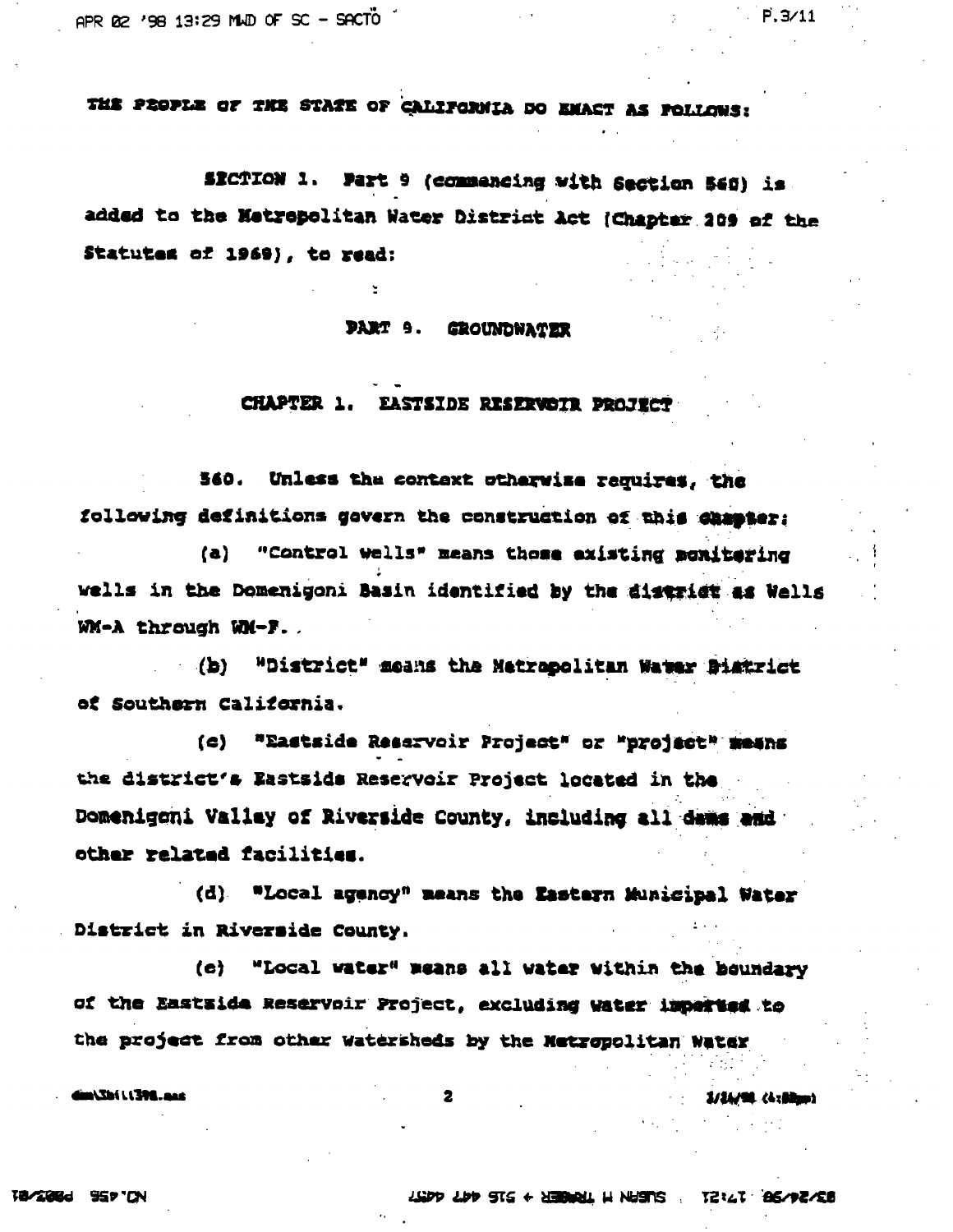District of Southern Califernia.

"State board" means the State Water Resources (1) Control Board.

(g) "Well owners" means private groundwater users producing water from wells in Section 3, 4, 9, ar 10 of Township 6 South, Range 2 West, San Bernarding Base and Meridian, and their successors-in-interest.

"West dan" muans the embasiment dan that forms the  $(h)$ western houndary of the Eastside Raservoir Project.

(a) The legislature hereby finds and declares as 561. follows. The district's construction of the west dam has permanently impaired groundwater recharge to private wells in the Domenigeni groundwater basin, threatening the livelihoeds of the affected well owners. The legislature intends to require that the district mitigate the adverse impacts of the preject to groundwater supplies by implementing a groundwater mitigation program to permanently restors watar availability to well owners while enabling the district to proceed with the construction and implementation of the Eastside Reservoir Project.

(b) The district, in accordance with this part, shall provide at its own expense: (1) groundwater recharge to the Domenigoni groundwater basin; and (2) a parmanent lessl admncy water supply to the well owners adequate to supply all present and future beneficial uses. This part will not be interpreted to invalidate the district's obligations under the existing groundwater mitigation agreements with well owners.

 $\mathbf{3}$ 

100.11 / 1391.000

**SANAMA (6:02mm)** 

 $P, 4/11$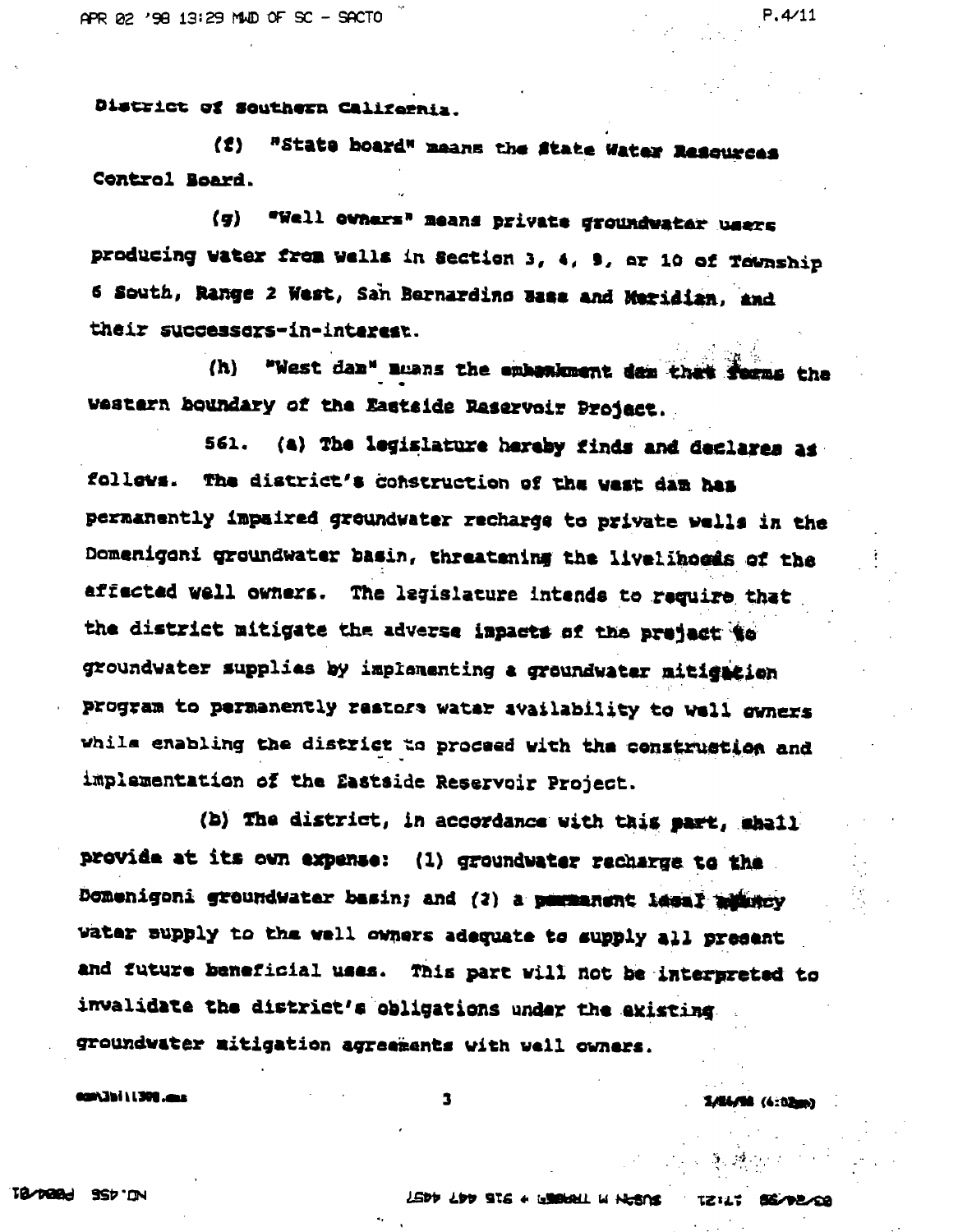(c) The state board shall exercise juricaletien ever the district's compliance with this part. No local water aball be stored or otherwise used for project purposes during any period that the district is not in compliance with this part.

562. (a) Within 14 days after the effective date of this saction, the district shall submit to the state heard a report on the estimated allocation of the average annual pracipitation that originates upstream of the west dam. Por the purposes of this report, the Legislature finds that the average annual precipitation upstream of the west dam is estimated to be 7,000 acre-feet per year, based on daily precipitation records from 1941 to 1917, inclusive.

(b) The district's report to the state board pureuant to subdivision (a) shall include an estimate of all of the following:

(1) The average annual water lesses that result from natural consumptive uses, including runoff and avapotranspiration, within the drainage area above the project site and east of the vest dam, excluding evaporation losses from the project.

(2) The average quantity of water nedeesang to mechange the Domenigoni groundwater basin to supply the well nunque" current and projected future water demands and to maintain the groundwater alevation required by section 563.

(3) The average quantity of surface vater releases to be made by the district at the west dam to certain surface water

dar Shi (1398.am)

LEDY LDY STE + DEBUNL W NUSTE TZILI BE/PZ/EQ

**S/36/98 (6:02m)**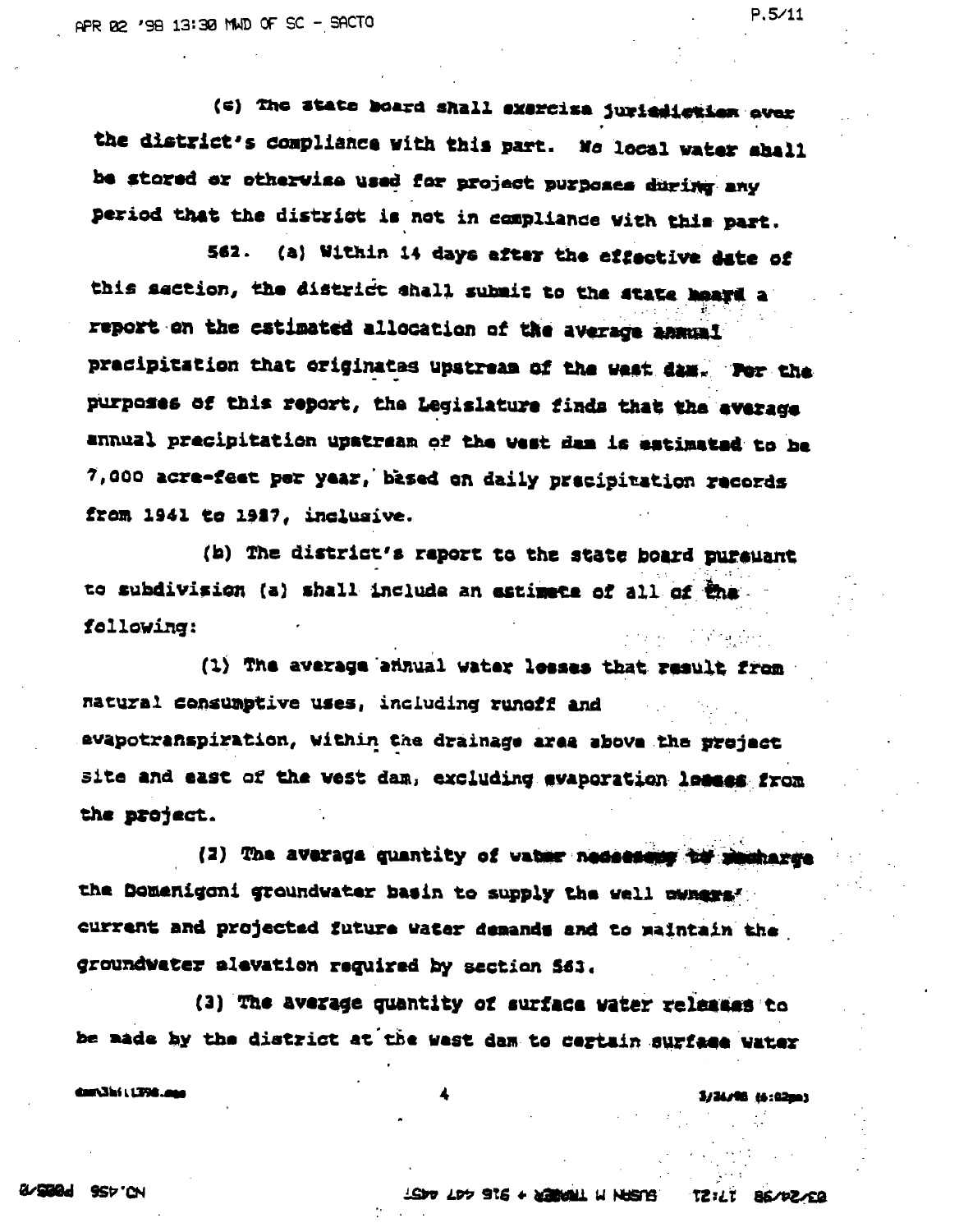rights holders downstream of the west dan pursuant to the "Memorandum of Understanding and Agreement on Operation of the Domenigoni Valley Reservoir (Agraement No. 4671)," dated November  $21.1994.$ 

(c) The state board shall not approve any application required pursuant to Section 564 until the state board determines, after notice to, and a hearing for, well conces regarding the estimates, that the estimates in the report required pursuant to subdivision (a) and (b) are ressonable. The district may submit amended estimates with the state beard if the state board determines that the submitted estimates are unreasonable.

563. (a) The mitigation plan shall include all of the following:

(1) The district shall prepare and file an annual report with the state board to account for the water steemd and used in the project. The report shall include all of the following:

(A) Evidence that the project is not capturing any amount of local water for export outside the watershad, except as authorized by the state board pursuant to Section 544.

(B) Evidence that the district is not using less1 water to offset or otherwise account for the evaporation incelling the project, except as authorized by the state board pursuant to Saction See.

S

(C) The quantity of water necessary to recharge the

desA3b111300.ees

3/24/58 (4:02mm)

ASPD ADD STS & HERBEL IN NORTH TO TOUR BEARLOCK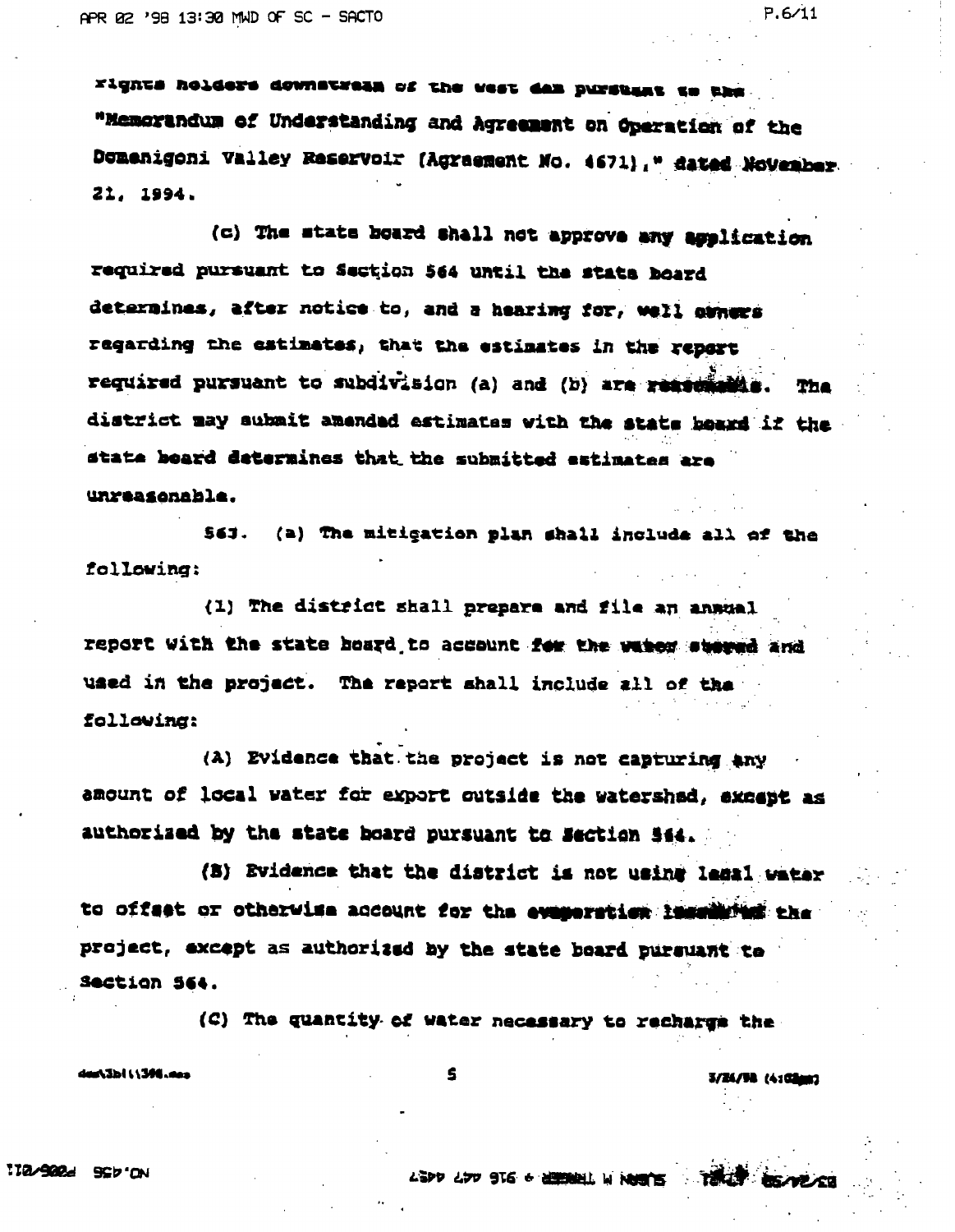Domanigeni groundwater basin to supply the well aussers' surgent and projected future water demands and to maintain the groundwater elevation required by Section 563. The Sea

(2) The district shall, at its own expanse, construct. maintain, and operate, at a minimum, the 12 existing injection wells at the base of the west das identified by the district as Wells R-1 through R-12, as necessary to meet the injection. requirements imposed by paragraph (6).

(3) The district shall, at its own expense, construct, maintain, coerate and monitor, at a minimum, the existeins mow of monitoring wells located not less than 500 feet west of the injection wells identified by the district as Wells WM-A through  $M-F.$ 

(4) The district shall, at its own expense, construct, maintain, operate and monitor, at a minimum, the existing observation wells west of the project, at the following legations along Winchester Road: والمتقادر فغا

(A) The intersection of Holland Road and Winchester Road, identified by the district as Well WM-J.

(B) 800 feet north of Holland Road, identified by the district as Well WM-RA.

(C) One-quarter mile south of Holland Road, identified by the district as Well WM-K.

(B) One-half mile south of Holland Road, identicated by the district as Well WM-L.

(2) One mile west of Winchester Road and membels mile

dem3bill392.mas

6

3/26/98 (4:02mm)

 $P.7/11$ 

LSDD LDD 916 + LEDDAL H NHOTS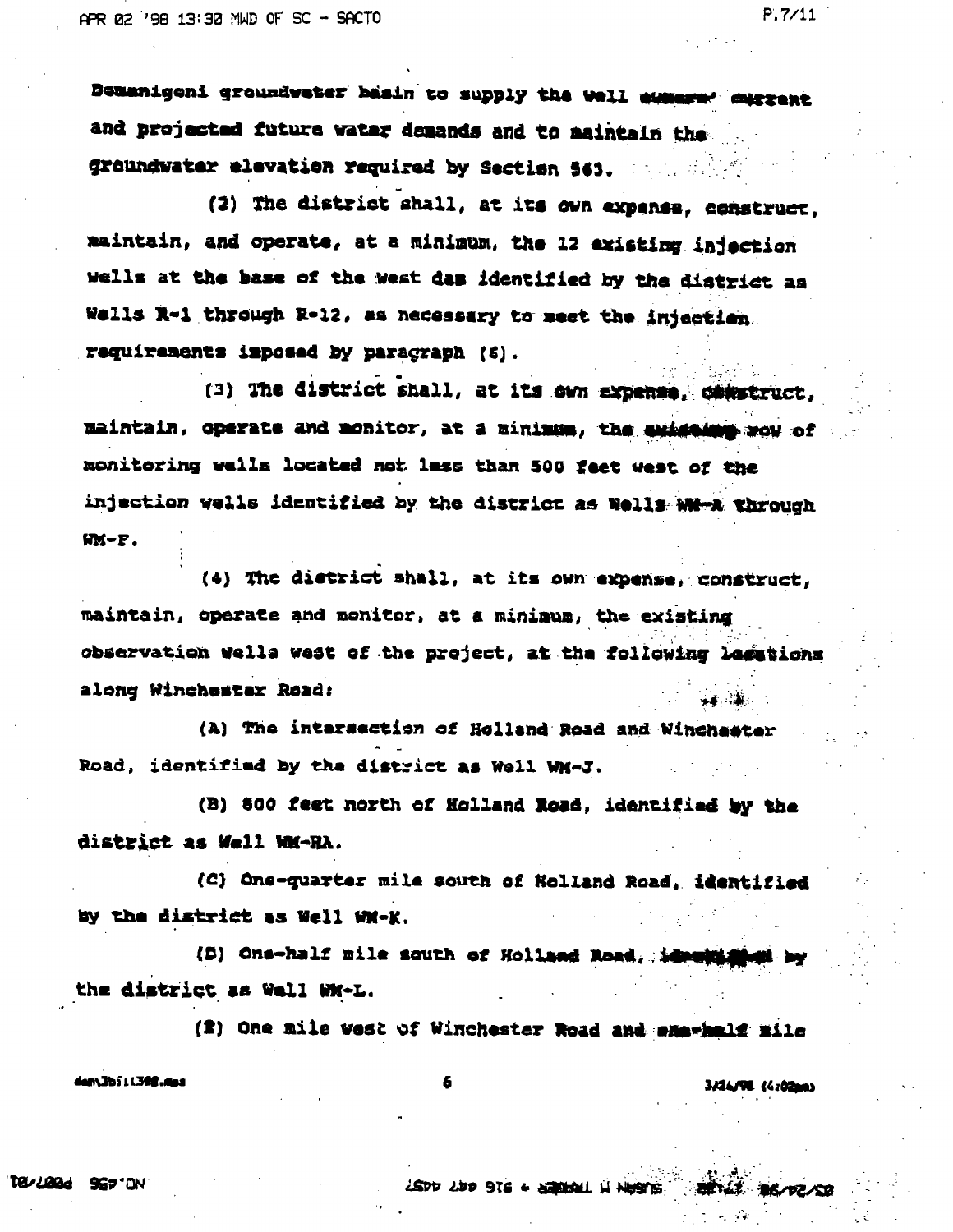south of Holland Road, identified by the district as Well WM-M. The well at this location shall be a "fail-safe" observation vell.

[5] Pursuant to existing agreements with the Wmll owners, the district has installed facilities to deliver local agency water to the well: owners. Within 14 days after the effective data of this section, the disarict shall, at the own expense, establish, operate, and maintain permanent facilities including permanent separate metered potable water mentattions at the existing facilities to the well owners in accordance with the local agency's policies, rules and regulations applicable to demand agricultural service, and shall pay all connection fees and mater charges. The district will not be antitled to any reimbursement by the well owners.

(6) (A) The district shall inject or extract water as necessary to maintain groundwater elevation at 1260 fees above mean sea level in the fail-safe well required by subparagraph (S) of paragraph (3) and at 1455 feet above mush sea lawsl 20 mas Control Wells. The district will not inject sewage effluent into the basin. The district will only inject into the basin: (1) water extracted from the basin during project construction. dewatering, (2) San Diego Canal water, (3) water stored in the project, or (4) treated potable water.

(B) During any period that the groundwater elevation in the control wells falls below 1455 feet above mean with the the district shall deliver, at its own expense, aubstitute weter

 $\overline{7}$ 

dam Shi i i 398.ms.

 $3/24/54$  (4:02m)

<mark>ડ≱ છે</mark>.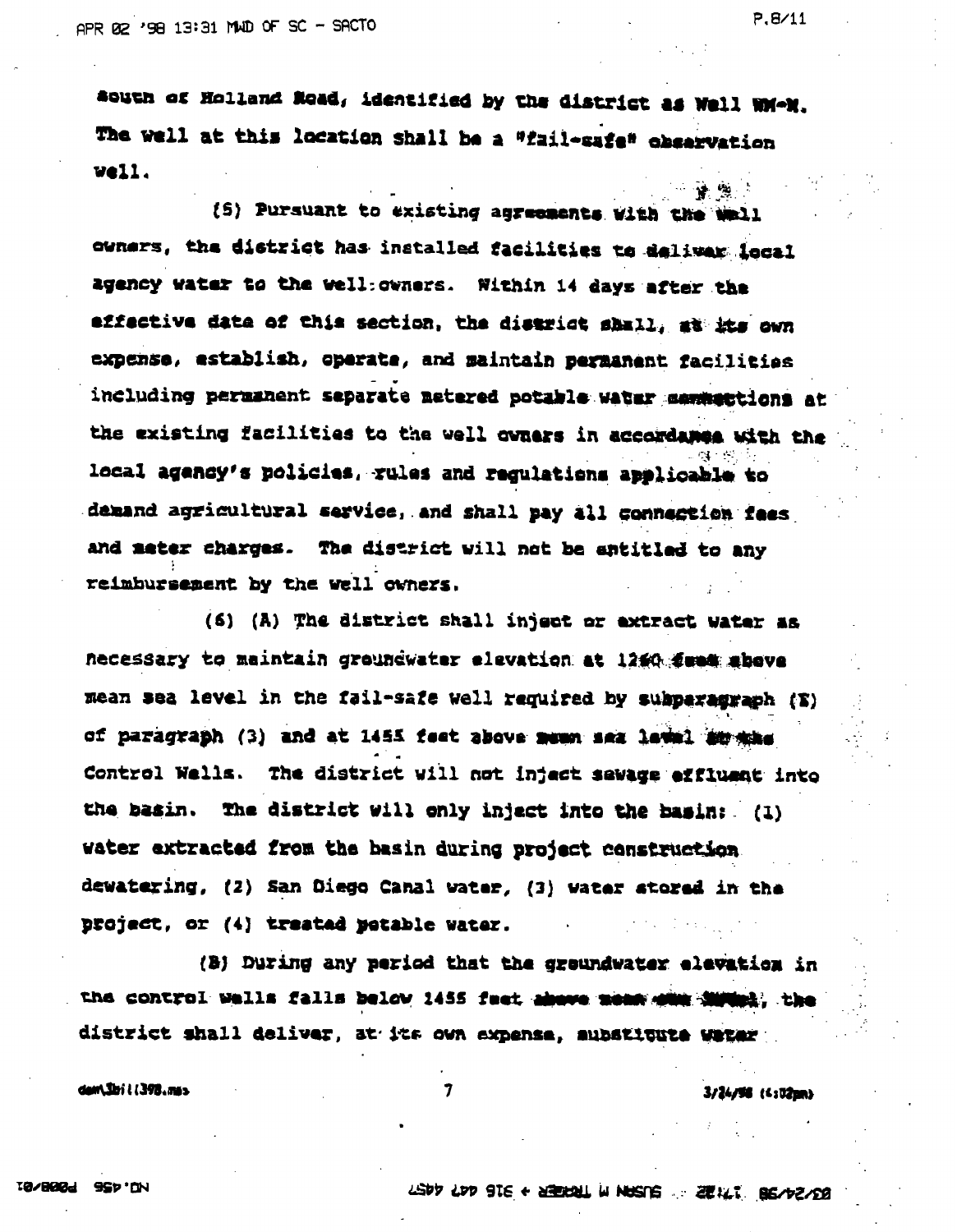supplies to any well ewher in Section 3, 4, 9, or 10 of Township 6 South, Range 2 West, San Bernardino hase and Must side after requests dalivery under this subparagraph. The district way deliver water from the San Diego Canal if the water is for irrigation use by the well owner. Otherwise, the district shall deliver potable local agency water. The district shall centinue delivery of substitute water supplies under this subparagraph without interruption until groundwater elevation in the Control Wells is restored to a level at or above 1455 feet about mean sea

level.

(C) During any period that the groundwater mheterien in the fail-safe well falls below 1260 fact above mean sea lavel. the district shall deliver substitute vater supplies to any wall owner in Section 3, 4, 9, or 10 of Township 6 South, Range 2 West, San Bernardino Base and Meridian who requests delivery under this subparagraph. The district shall continue dalivery of substitute water supplies under this subparagraph without interruption until groundwater elevation in the feig-supermuell is restored to a level at or above 1260 feet above mean sea level.

(D) In any period that the district is not reguired to supply substitute water to the well cwhere under this part, any well owner may use local agency water delivered through the existing facilities at the well owner's expense for the lagel agency water supplied. The well owner shall not be responsible for any connection fees or facility costs, as all must manufe are required to be paid by the district pursuant to this section.

don\Jbi 11398.ass

 $3/34/98$   $(4:0200)$ 

 $P.9/11$ 

THE TAS ITE A SERIOR TRANS SERIOR CASH A SUB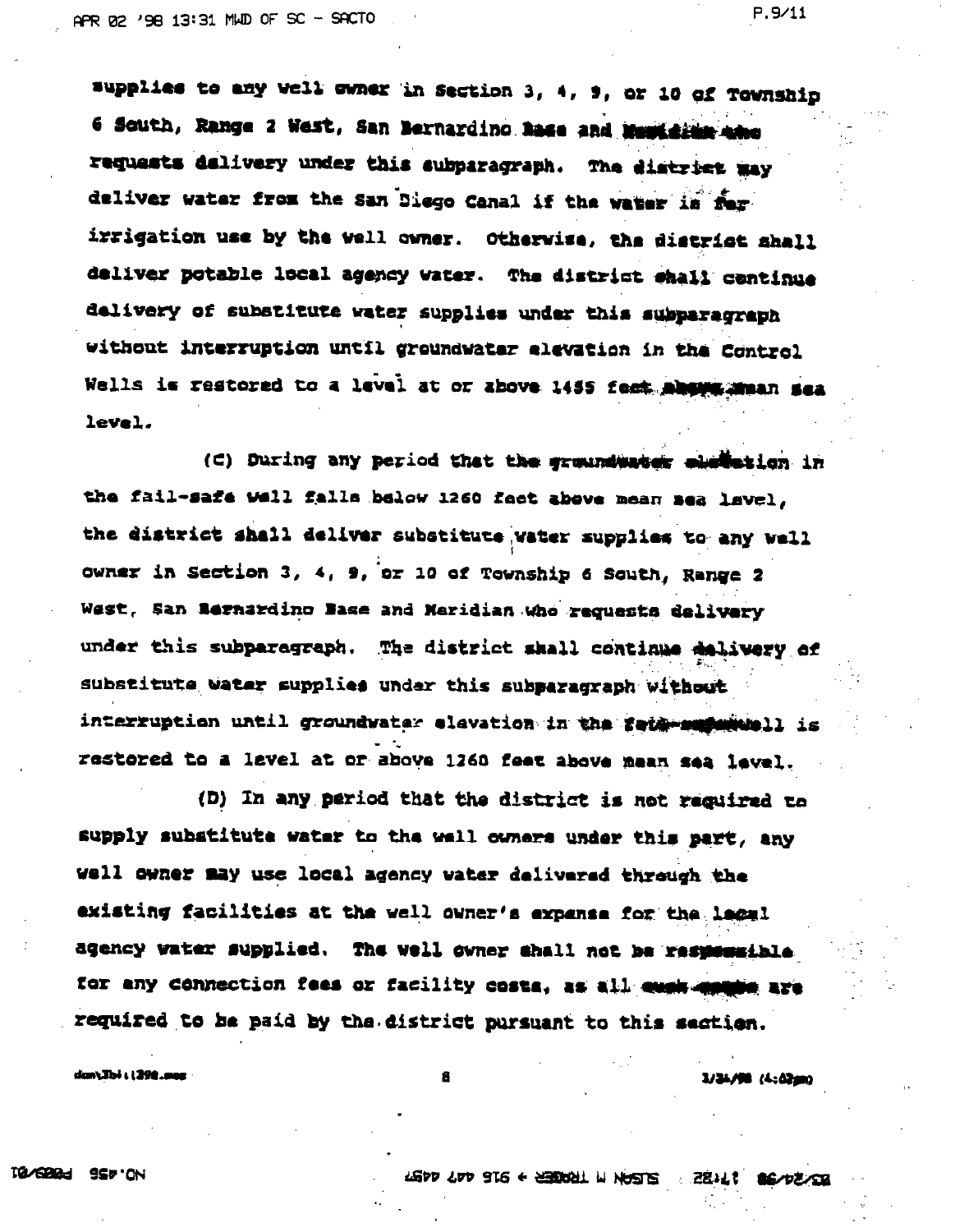$P.10/11$ 

S64. In order to use local water for project purposes, including expert or evaporation, the district must first apply for and receive a permit or license from the State Board. Any permit or license issued to the district shall have a possed ty lower than the current and projected future water uses by the well owners, and lower than the district's groundwater racharge obligation imposed by this part. No local water shall be used for project purposes prior to the state beard's issuance of a permit or license for such use in accordance with this saction.

565. In exercising its jurisdiction under this part, the state board shall comply with both of the fallowing:

(a) There is a rebuttable presumption that any adverse impact on groundwater resources in the visinity of the west dam is caused by the project.

(b) The state board shall require the district to immediately mitigate any adverse impact of the project on groundwater rasources wherevar those impacts socur.

566. The district shall reinburse the shape handel for administrative costs incurred by the state board in enforaing the mitigation plan and processing any application by the district to use local water under Section 564.

SEC. 2. No reimbursement shall be made from the State Mandates Claims Fund pursuant to Part 7 (compending with Section 17500) of Division 4 of Title 2 of the Government Code for costs mandated by the state pursuant to this act. It is resembland, however, that a local agency or school district may purche any

dm:3b1(1398.ms

3/24/98 (4:02m)